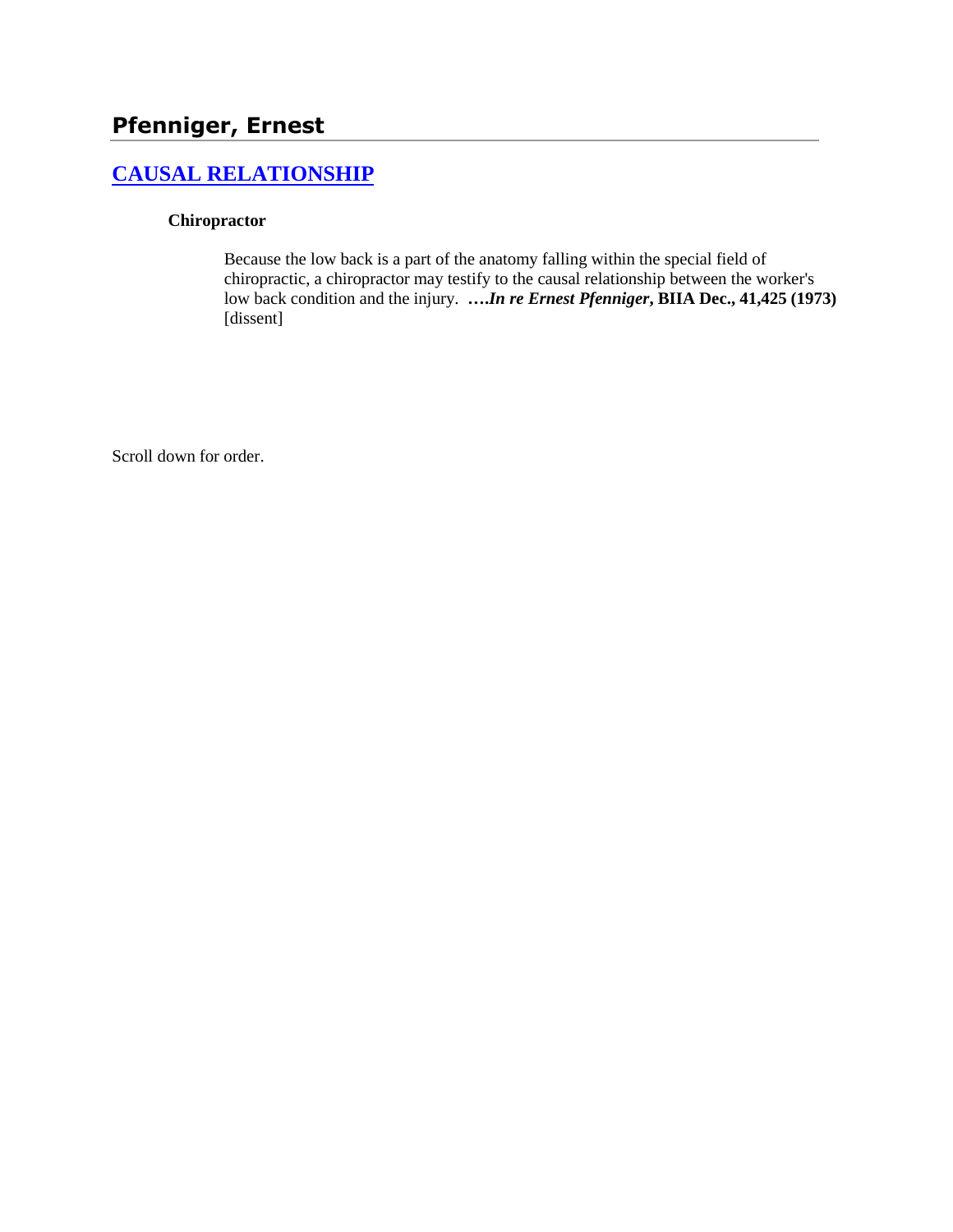#### **BEFORE THE BOARD OF INDUSTRIAL INSURANCE APPEALS STATE OF WASHINGTON**

**)**

#### **IN RE: ERNEST PFENNIGER ) DOCKET NO. 41,425**

**CLAIM NO. G-283219 ) DECISION AND ORDER**

APPEARANCES:

Claimant, Ernest Pfenniger, by Fristoe, Taylor & Schultz, per Don W. Taylor and Clifford L. Stilz

Employer, Wayne Hallmeyer, None

Department of Labor and Industries, by The Attorney General, per Robert L. DiJulio and Robert M. Knies, Assistants

This is an appeal filed by the claimant on August 7, 1972, from an order of the Department of Labor and Industries dated July 18, 1972, which rejected the claimant's application for benefits on the ground there was no proof of a specific injury at a definite time and place in the course of employment. **REVERSED AND REMANDED**.

## **DECISION**

Pursuant to RCW 51.52.104 and RCW 51.52.106, this matter is before the Board for review and decision on a timely Petition for Review filed by the Department of Labor and Industries to a Proposed Decision and Order issued by a hearing examiner for this Board on October 5, 1973, in which the order of the Department dated July 18, 1972 was reversed and the Department directed to allow this claim as an industrial injury.

The Board has reviewed the evidentiary rulings of the hearing examiner and finds that no prejudicial error was committed and said rulings are hereby affirmed.

The issue presented by this appeal and the evidence presented by the parties are adequately set forth in our hearing examiner's Proposed Decision and Order.

This case squarely turns upon the question of whether or not a chiropractor is qualified to testify as an expert witness as to the causal relationship of a back condition to an on-the-job accident.

The Department contends that a chiropractor is not so qualified, citing as authority Kelly v. Carrol, 36 Wn. 2d 482, for the proposition that a chiropractor is not a medical expert and therefore is precluded from testifying as to matters in the general realm of medicine and surgery.

1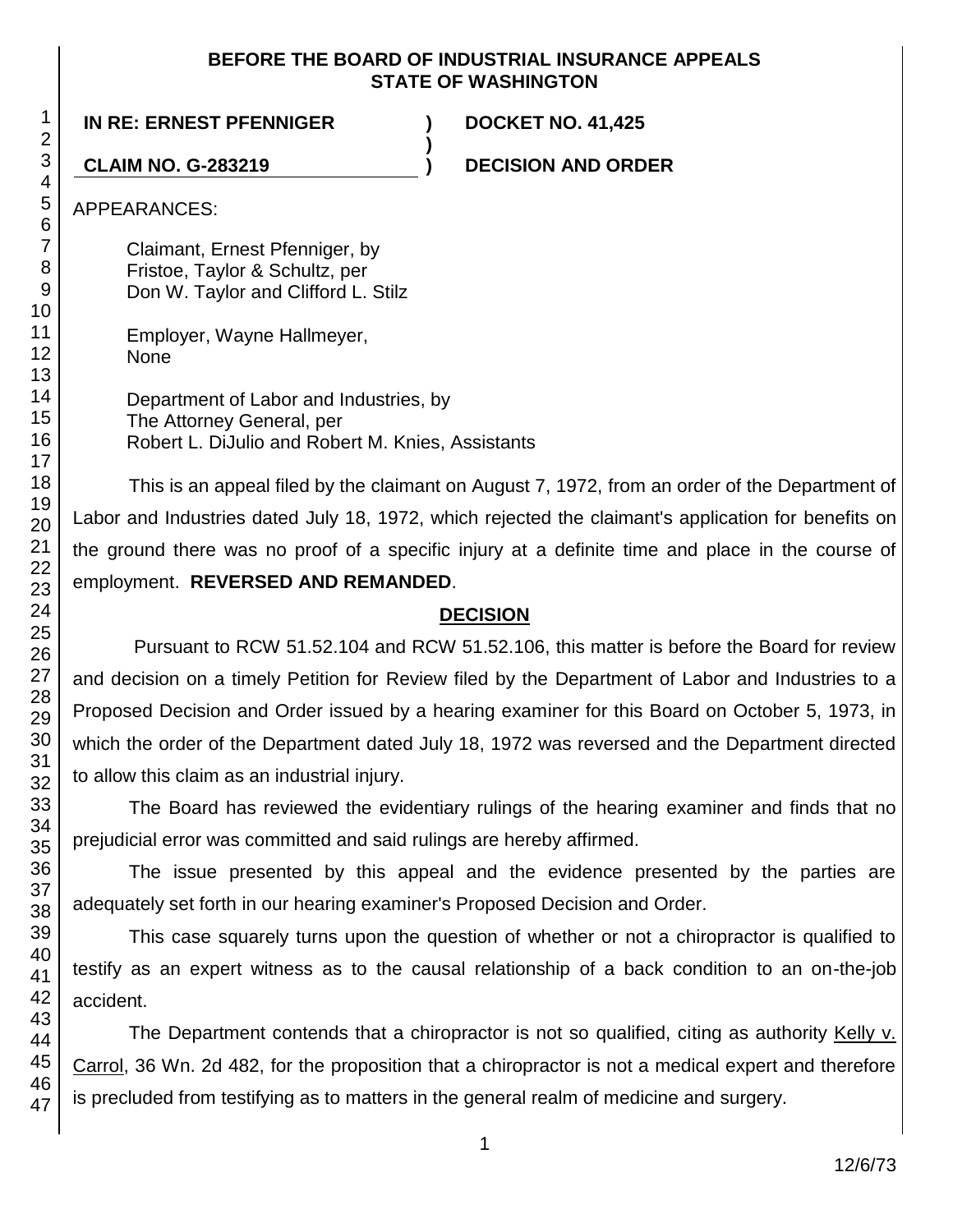By no means does Kelly purport to totally exclude chiropractors from the realm of expert testimony. On the contrary, the court therein stated that chiropractors, as expert witnesses, are "limited in their testimony to their special field," whereas medical doctors "are competent to give testimony in the entire medical field." In addition, the court noted that the determination as to "what field of expert testimony is involved in any particular situation," is a matter to be resolved through the exercise of "sound discretion."

In this state, chiropractic is judicially recognized as one of the "healing arts," and is subject to legislative regulation. Ellestad v. Swayze, 15 Wn. 2d 281. Its "special field" of practice is legislatively defined as the adjustment "by hand any articulation of the spine." RCW 18.25.030. It has been held that a chiropractor is competent to give expert testimony as to the interpretation of an x-ray of the lumbar spine and in what respect it showed deviation from a normal spine (Manos v. James, 7 Wn. 2d 695).

In the instant case, the condition in issue involves the lower lumbar spine -- a part of the anatomy which falls within the "special field" of chiropractic. Based upon his interpretation of x-rays of the claimant's lumbar spine, his physical examination of the claimant, and a history of the injury, the claimant's chiropractic witness (who attended him for his injury) expressed the opinion that the claimant's low back condition was related to the injury. We think this testimony falls within the chiropractic field of practice as prescribed by the Legislature, and is therefore competent as expert testimony.

Indeed, the Department's own Medical Aid Rules recognize the competency of chiropractors to render opinions of causal relationship within their field of practice. Under WAC 296-23-610, Chiropractic Rules, the section governing Initial Treatment and Report of Accident, provides that chiropractors are to submit to the Department their "Specific diagnosis relating to the injury." (Emphasis added) One must ask, by what twist of logic does a diagnosis and opinion which is competent when submitted to the Department, become incompetent when submitted to this Board?

After consideration of the Proposed Decision and Order and the Petition for Review filed thereto, and a careful review of the entire record before us, we are persuaded that the Proposed Decision and Order is supported by the preponderance of the evidence and is correct as a matter of law.